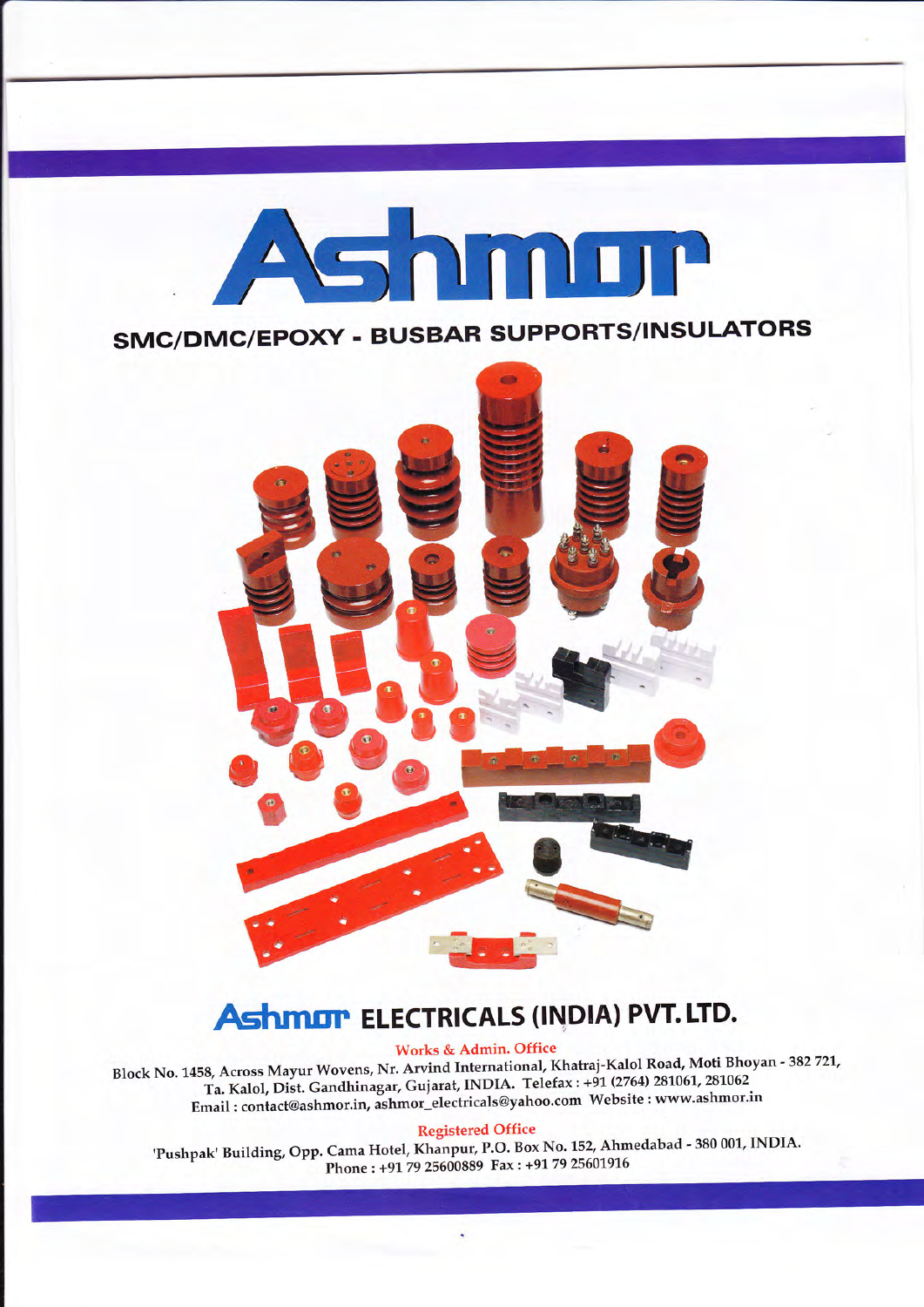





 $HV-05$ 

95



ABOVE DIMENSION ARE IN mm & INDICATIVE. PLEASE CHECK WITH US BEFORE DESIGNING OR PLACING ORDER.

80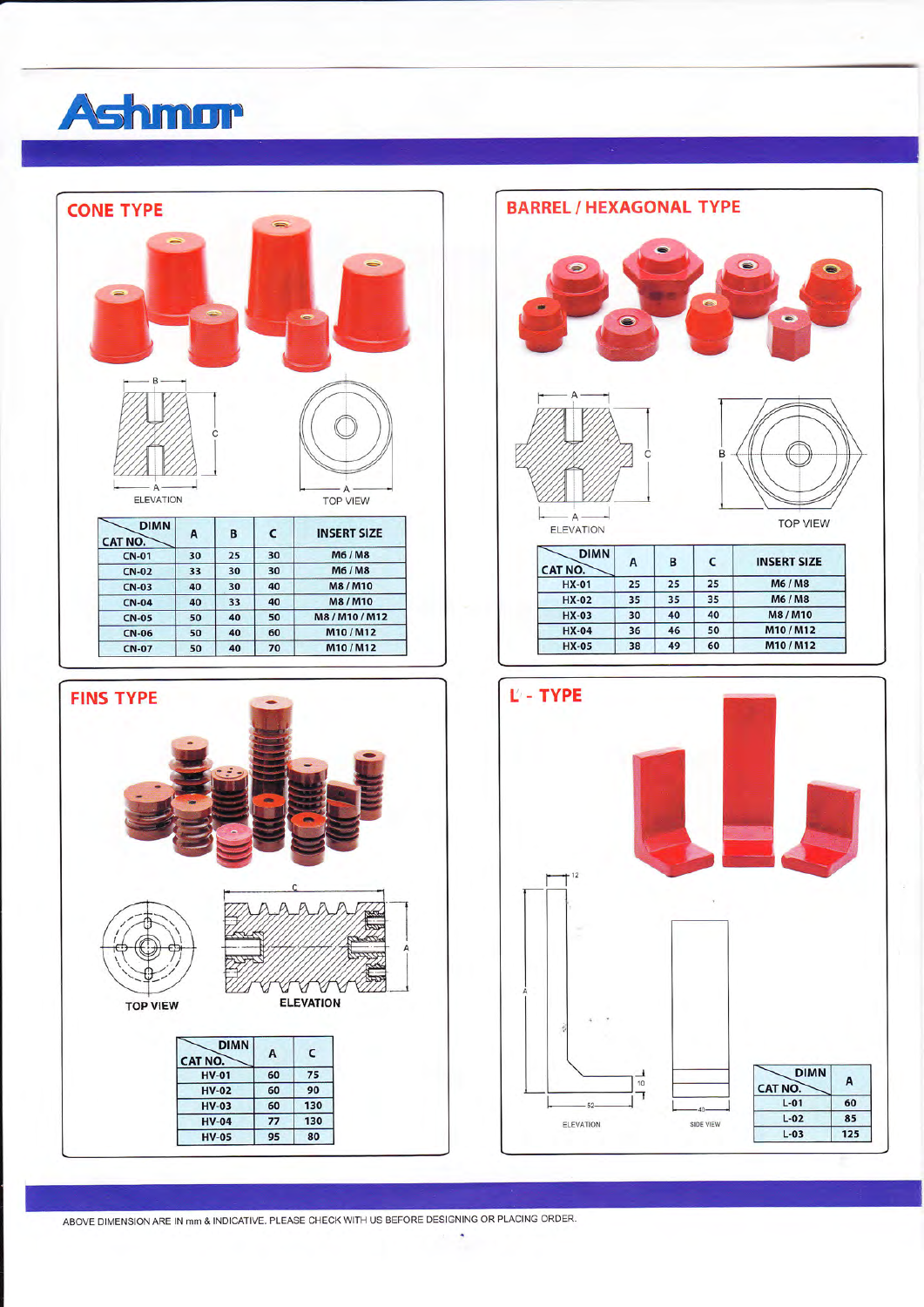



### **STUD TYPE**





**ELEVATION** 

**TOP VIEW** 

| <b>DIMN</b><br>CAT NO. | А  | B  | C  | <b>INSERT SIZE</b> |  |
|------------------------|----|----|----|--------------------|--|
| <b>ST-01</b>           | 29 | 30 | 19 | M <sub>6</sub>     |  |
| <b>ST-02</b>           | 29 | 30 | 25 | <b>M6</b>          |  |
| <b>ST-03</b>           | 27 | 29 | 33 | M <sub>6</sub>     |  |
| <b>ST-04</b>           | 29 | 30 | 93 | M <sub>6</sub>     |  |

#### **DOUBLE SLOT TYPE**







ELEVATION

|  |  | ٦ |
|--|--|---|
|  |  |   |
|  |  |   |

| <b>DIMN</b><br><b>CAT NO.</b> | А    | B  | c  | D  | E  | F  |
|-------------------------------|------|----|----|----|----|----|
| <b>DS-01</b>                  | 7.2  | 65 | 10 | 60 | 15 | 32 |
| <b>DS-02</b>                  | 10.5 | 65 | 10 | 60 | 15 | 32 |
| <b>DS-03</b>                  | 7.2  | 70 | 16 | 70 | 20 | 40 |
| <b>DS-04</b>                  | 10.5 | 70 | 16 | 70 | 20 | 40 |
| <b>DS-05</b>                  | 13.5 | 70 | 16 | 70 | 20 | 40 |

## THREE / FOUR SLOT TYPE







 $\hat{g}$ 

SIDE VIEW

| <b>DIMN</b><br>CAT NO. | А    | B  |    | D  | E  |    |
|------------------------|------|----|----|----|----|----|
| <b>TS-01</b>           | 7.2  | 70 | 12 | 80 | 16 | 50 |
| $TS-02$                | 10.5 | 70 | 12 | 80 | 16 | 50 |
| <b>FS-01</b>           | 7.2  | 70 | 12 | 80 | 16 | 50 |

ABOVE DIMENSION ARE IN mm & INDICATIVE. PLEASE CHECK WITH US BEFORE DESIGNING OR PLACING ORDER.